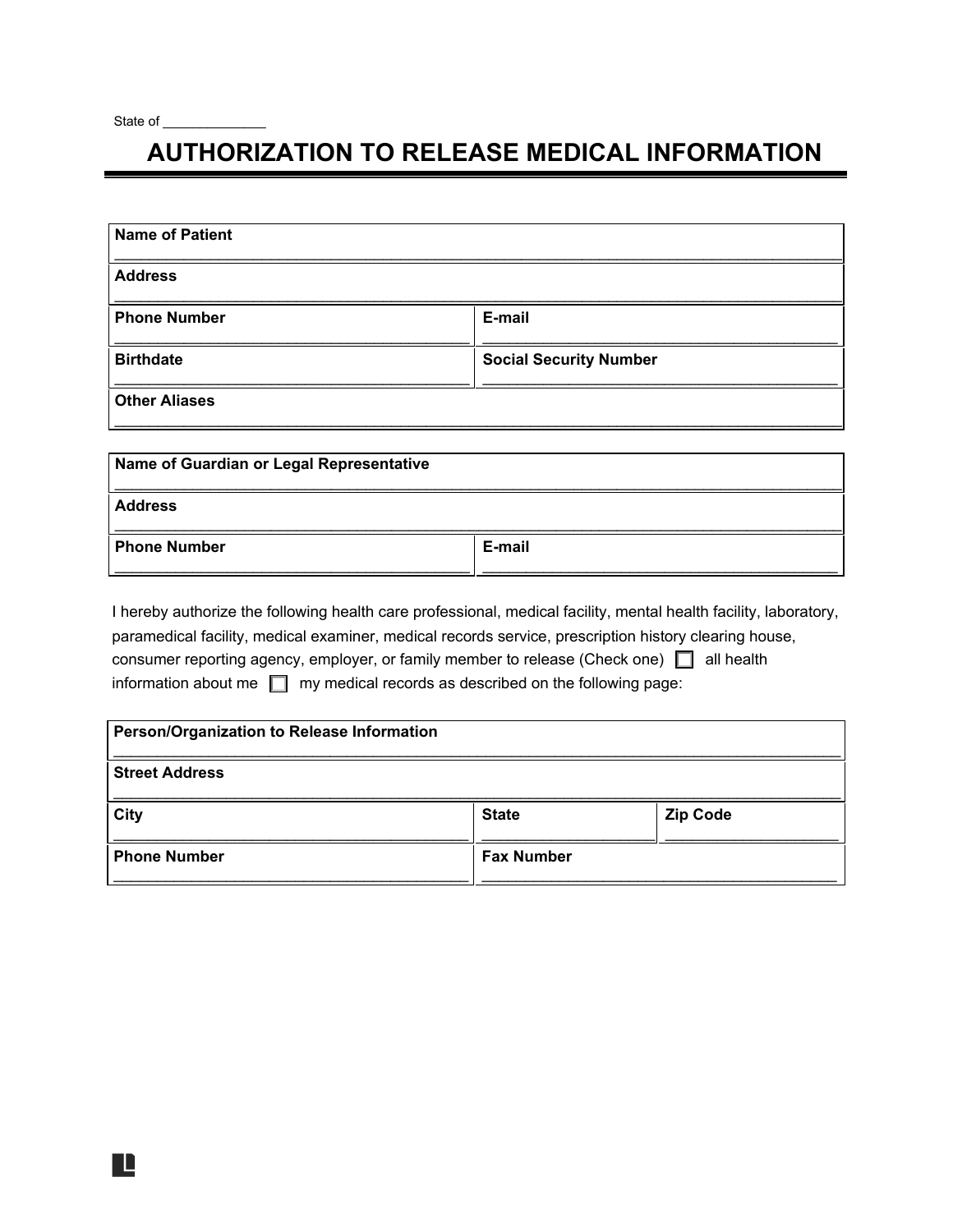The following persons/organizations are hereby authorized to receive my entire medical record, treatment record and diagnostic record:

| <b>Person/Organization to Receive Information</b> |                   |                 |
|---------------------------------------------------|-------------------|-----------------|
| <b>Street Address</b>                             |                   |                 |
| City                                              | <b>State</b>      | <b>Zip Code</b> |
| <b>Phone Number</b>                               | <b>Fax Number</b> |                 |

| <b>Person/Organization to Receive Information</b> |                   |                 |
|---------------------------------------------------|-------------------|-----------------|
| <b>Street Address</b>                             |                   |                 |
| City                                              | <b>State</b>      | <b>Zip Code</b> |
| <b>Phone Number</b>                               | <b>Fax Number</b> |                 |

| <b>Person/Organization to Receive Information</b> |                   |                 |
|---------------------------------------------------|-------------------|-----------------|
| <b>Street Address</b>                             |                   |                 |
| City                                              | <b>State</b>      | <b>Zip Code</b> |
| <b>Phone Number</b>                               | <b>Fax Number</b> |                 |

Ľ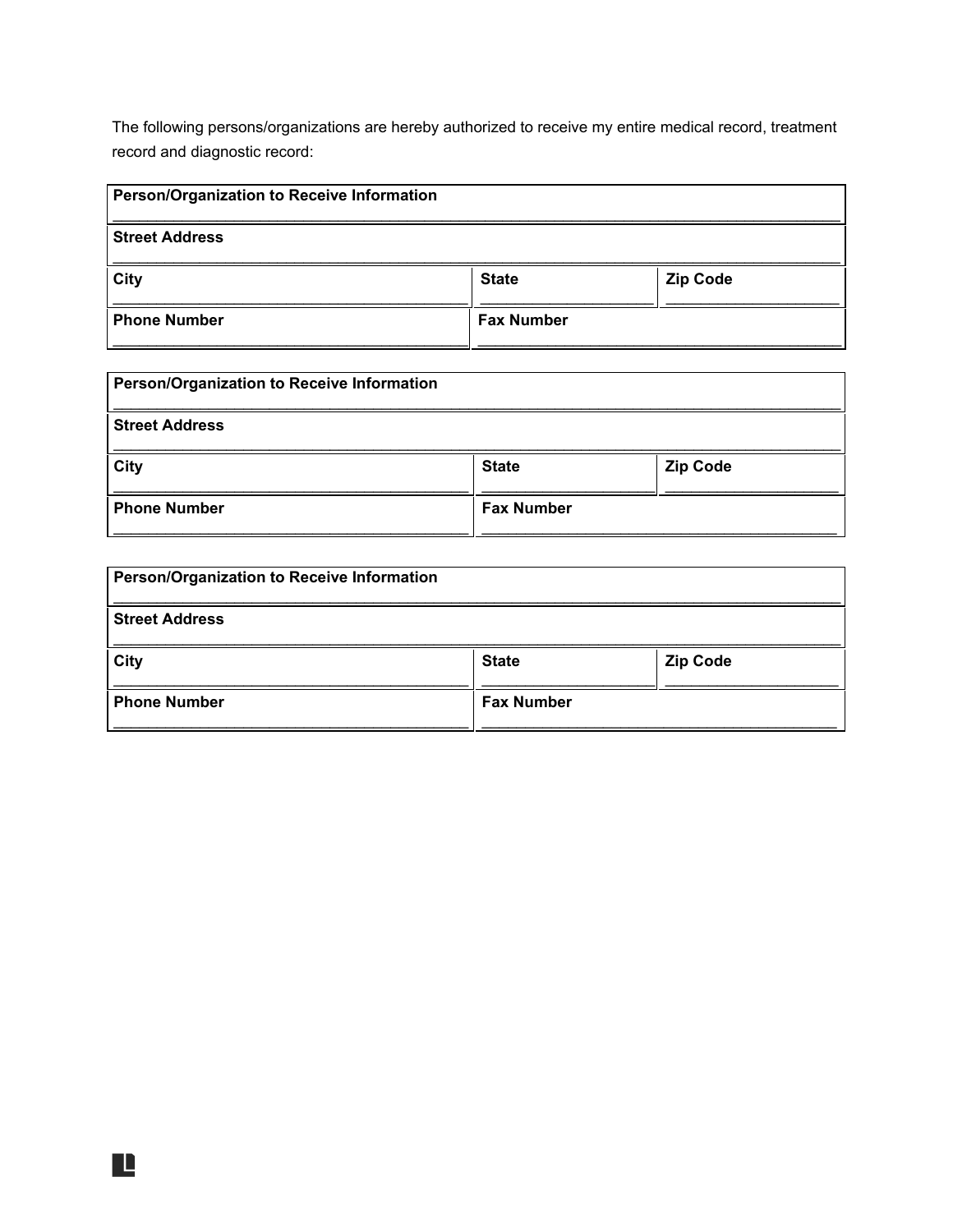The following health information that relates to service beginning from **Example 20** [Date] to \_\_\_\_\_\_\_\_\_\_\_\_\_\_\_\_\_\_\_\_\_\_ [Date], may be released: (Check one)

☐ Entire medical record (including patient histories, office notes (except psychotherapy notes), test results, radiology studies, films, referrals, consults, billing records, insurance records, and records sent by other health care providers)

☐ Only the following: (Check all that apply)

| Patient histories                                | Referrals                                               |
|--------------------------------------------------|---------------------------------------------------------|
| $\Box$ Office notes (except psychotherapy notes) | Consults                                                |
| Test results<br>$\Box$                           | <b>Billing records</b>                                  |
| $\Box$ Radiology studies                         | Insurance records                                       |
|                                                  | $\vert \vert$ Records sent by other health care provide |
| Other:                                           |                                                         |

I further understand that my medical record may include one or more of the following: (Check all that apply)

☐ Treatment of communicable diseases, including sexually-transmitted diseases, tuberculosis, or hepatitis ☐ Treatment related to AIDS/HIV ☐ Mental health treatment or psychological conditions ☐ Alcohol or substance abuse treatment  $\Box$  Genetic testing

 $\Box$  Other:

R

The above person/organization, its employees, representatives and any other persons performing services for them or on their behalf, may need to obtain, use or disclose any and all information about my physical and mental health, including but not limited to, services for preventative, diagnostic and therapeutic care, tests, counseling, and medical prescriptions for the purpose of: (Check all that apply)

| Change of doctor     |
|----------------------|
| Individual request   |
| Workers compensation |
| Specialist referral  |
| Insurance purposes   |
| Continued treatment  |
| Legal investigation  |
| ther:                |